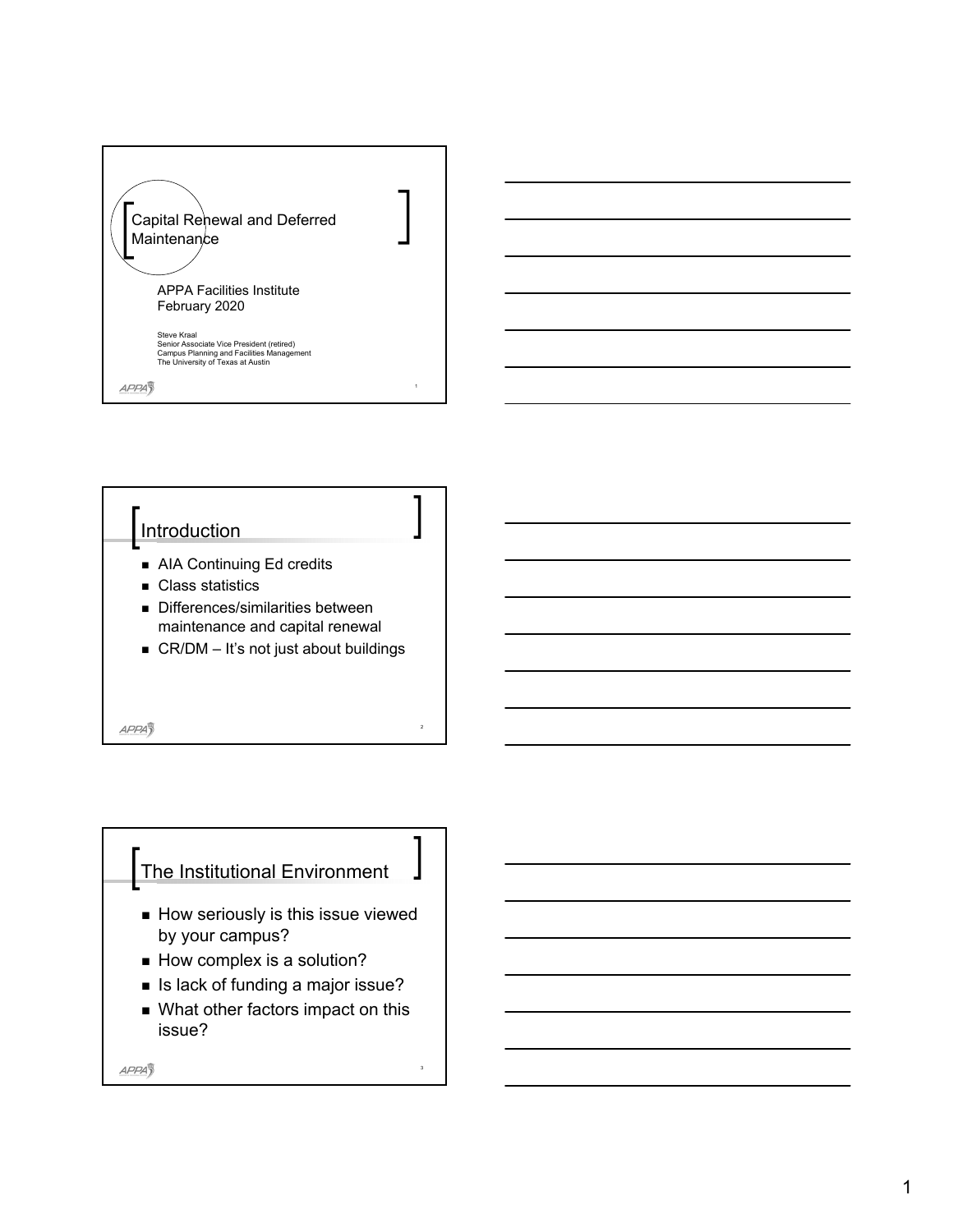

4

**APPA** 



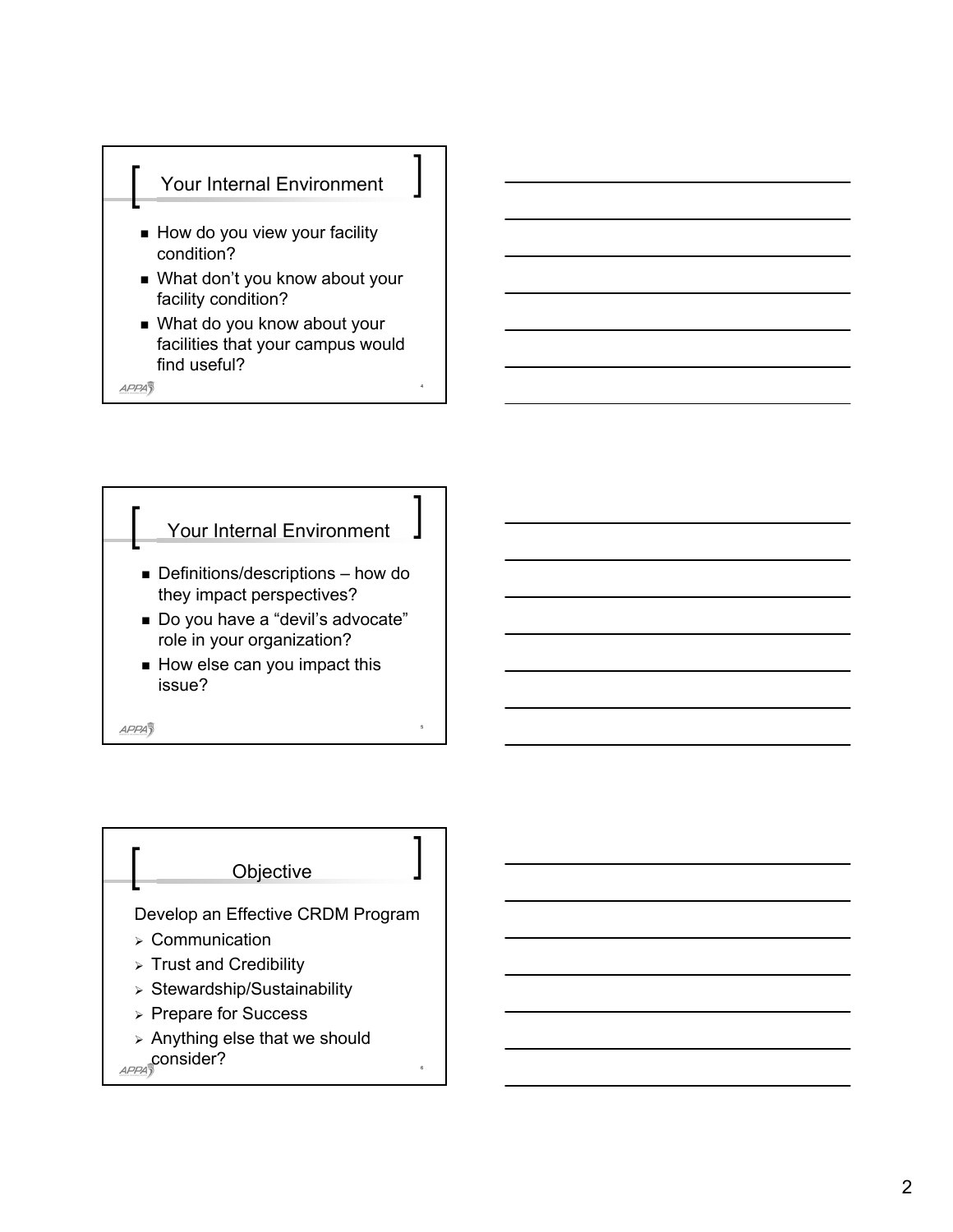

7

**APPA** 



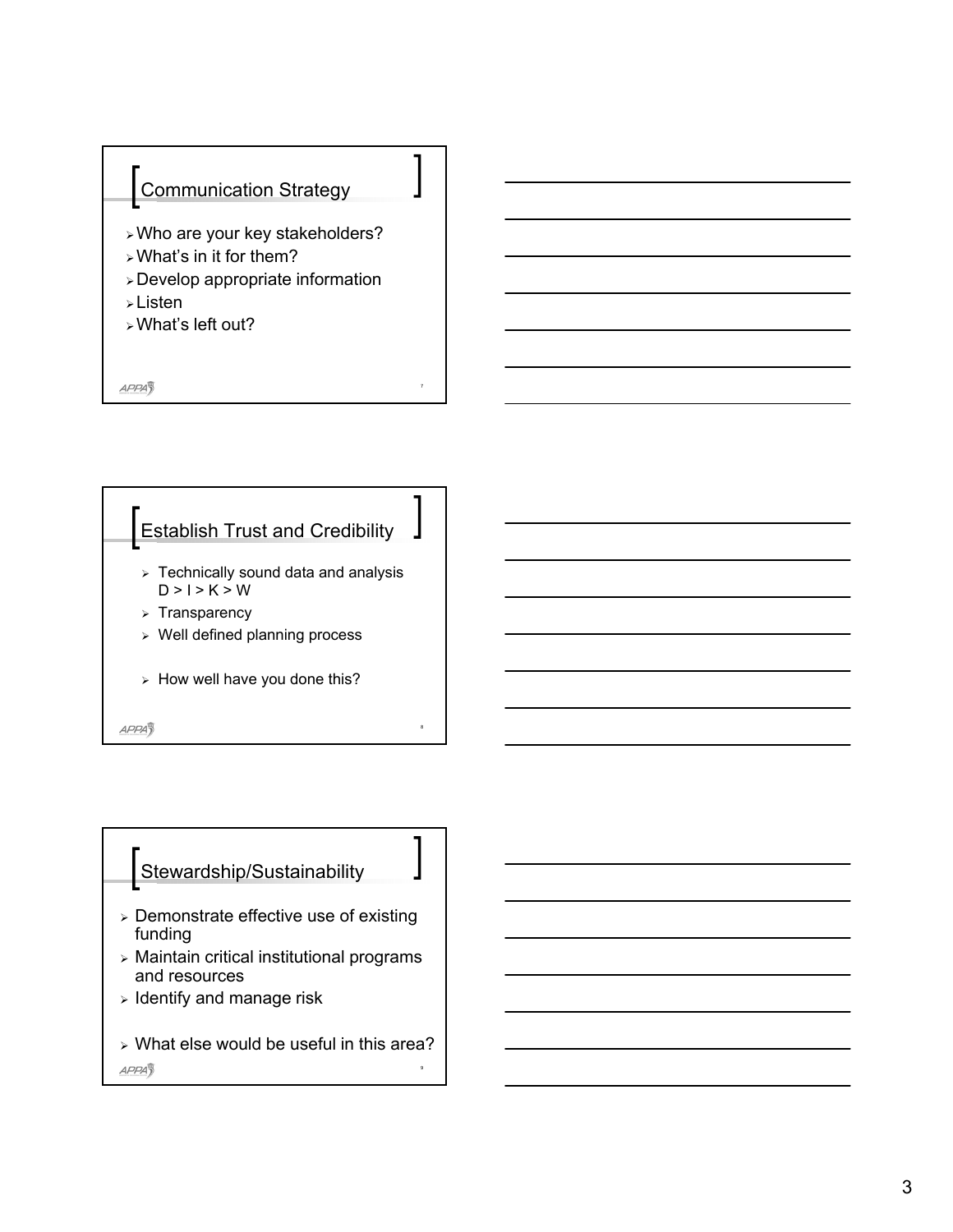



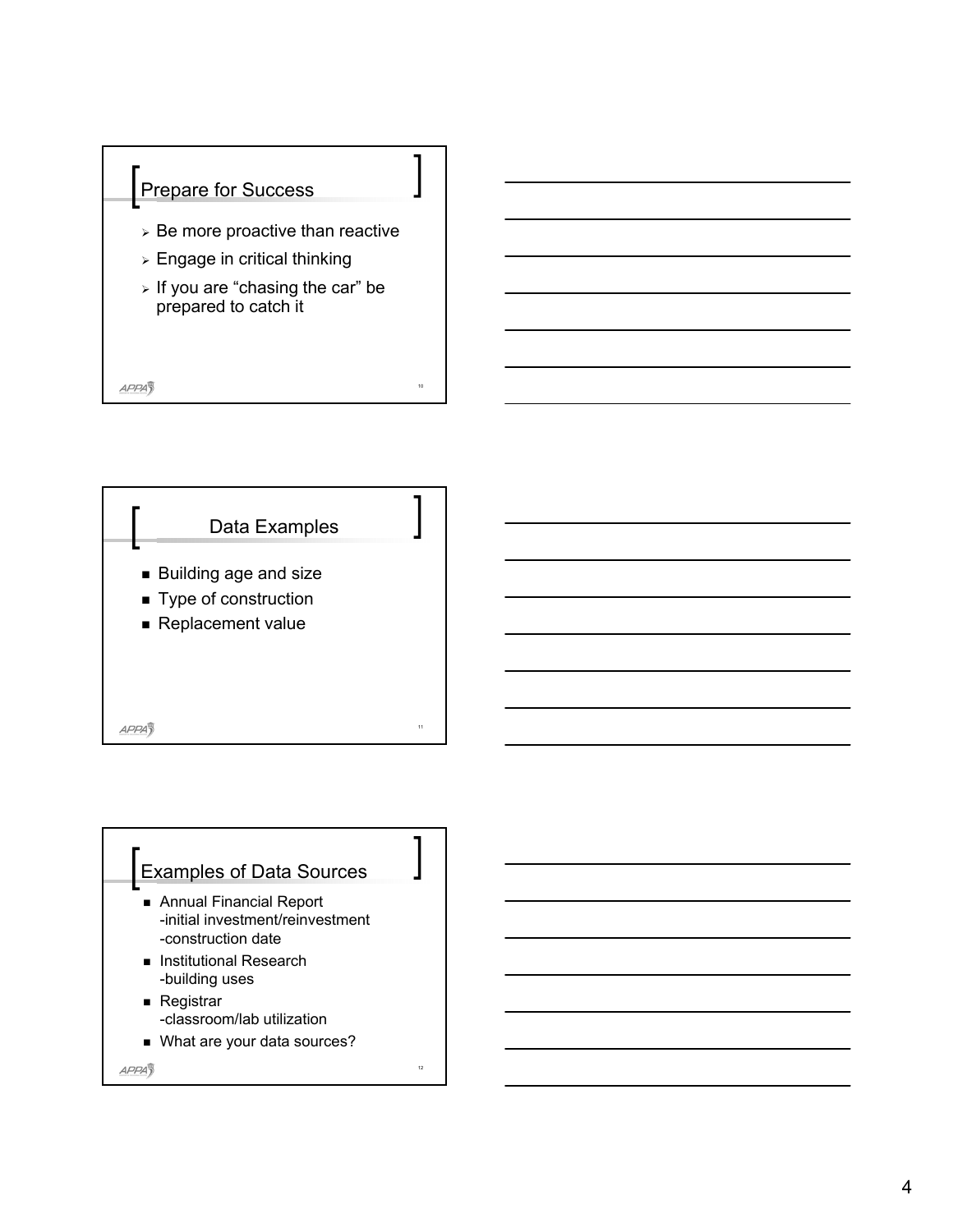









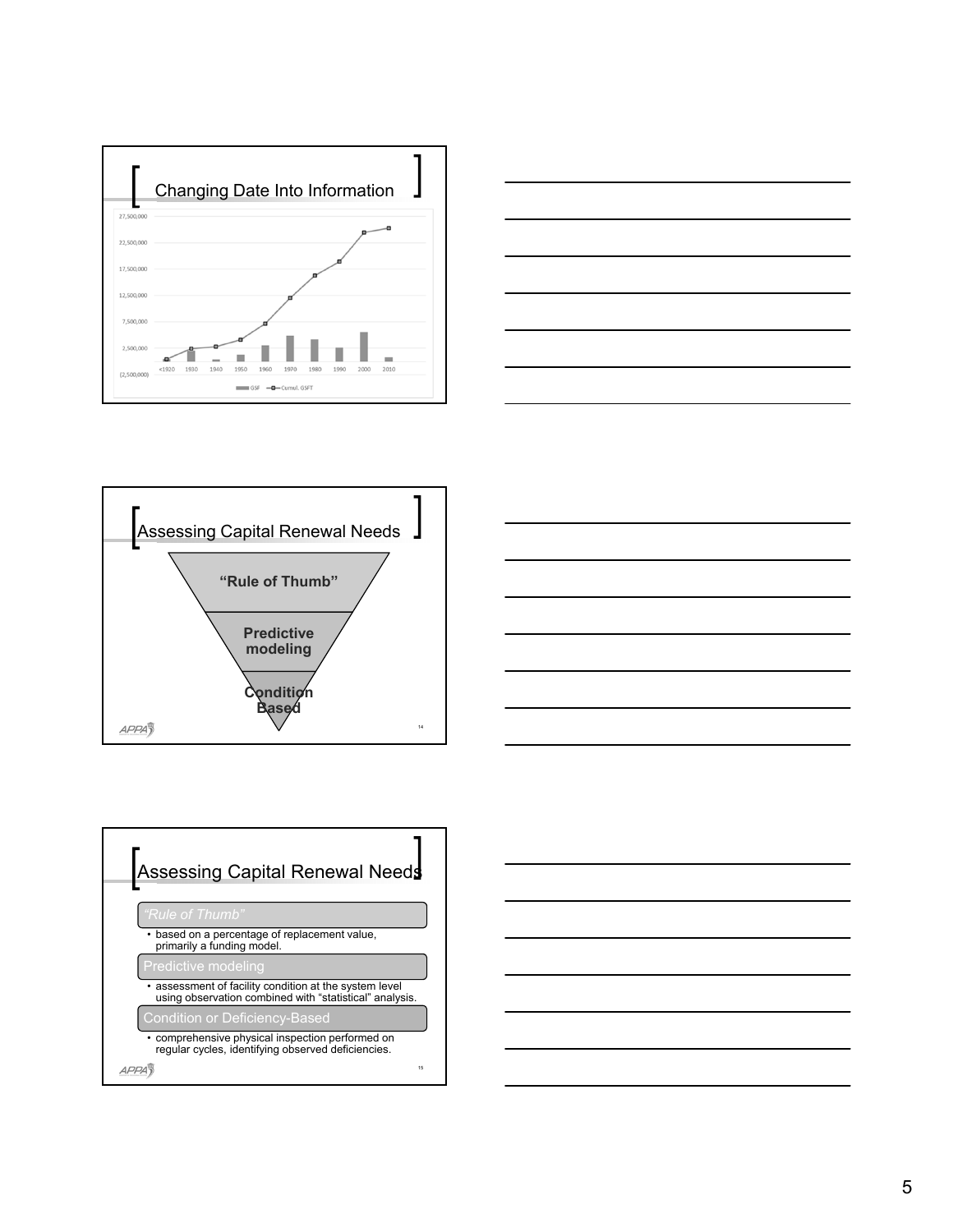





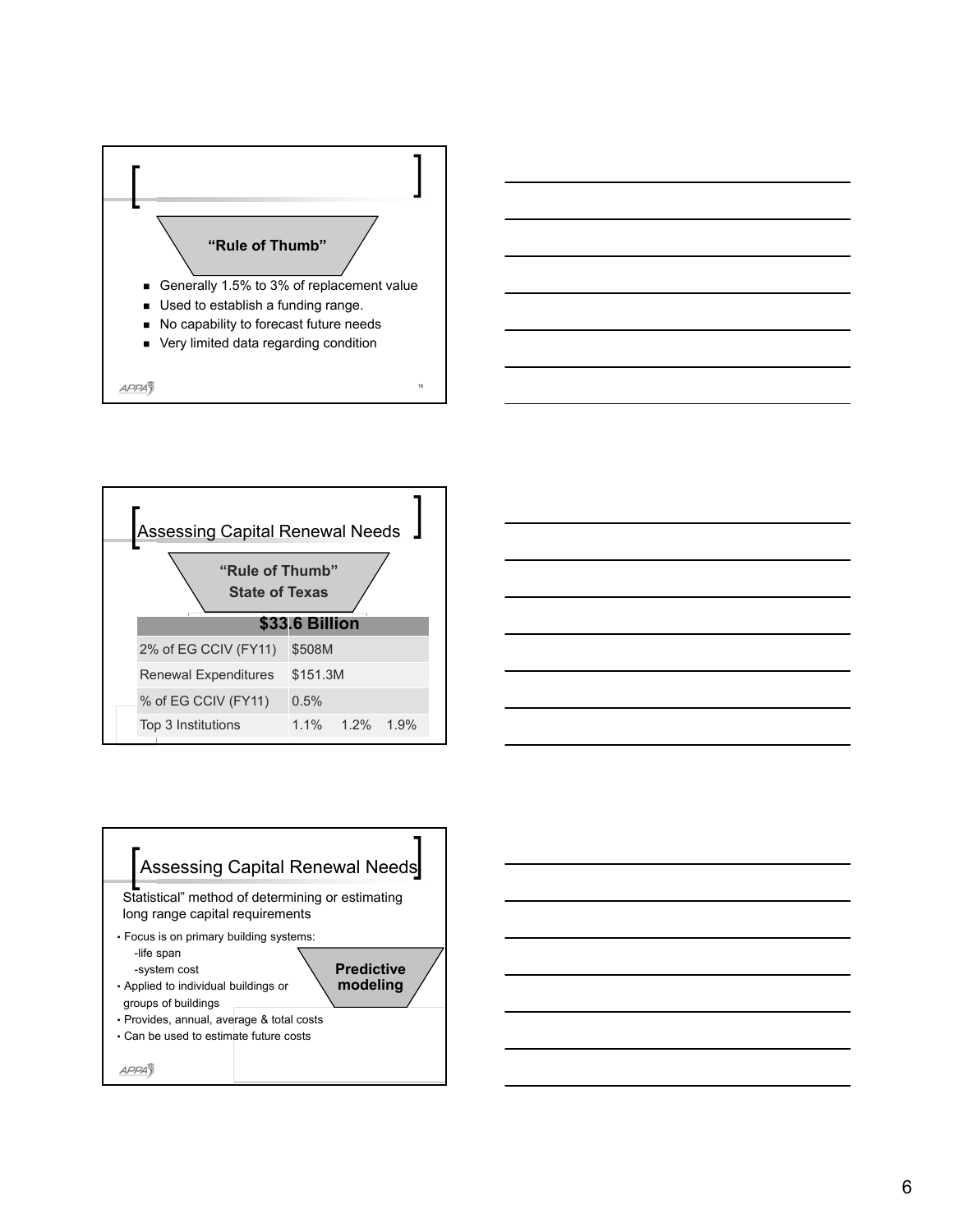







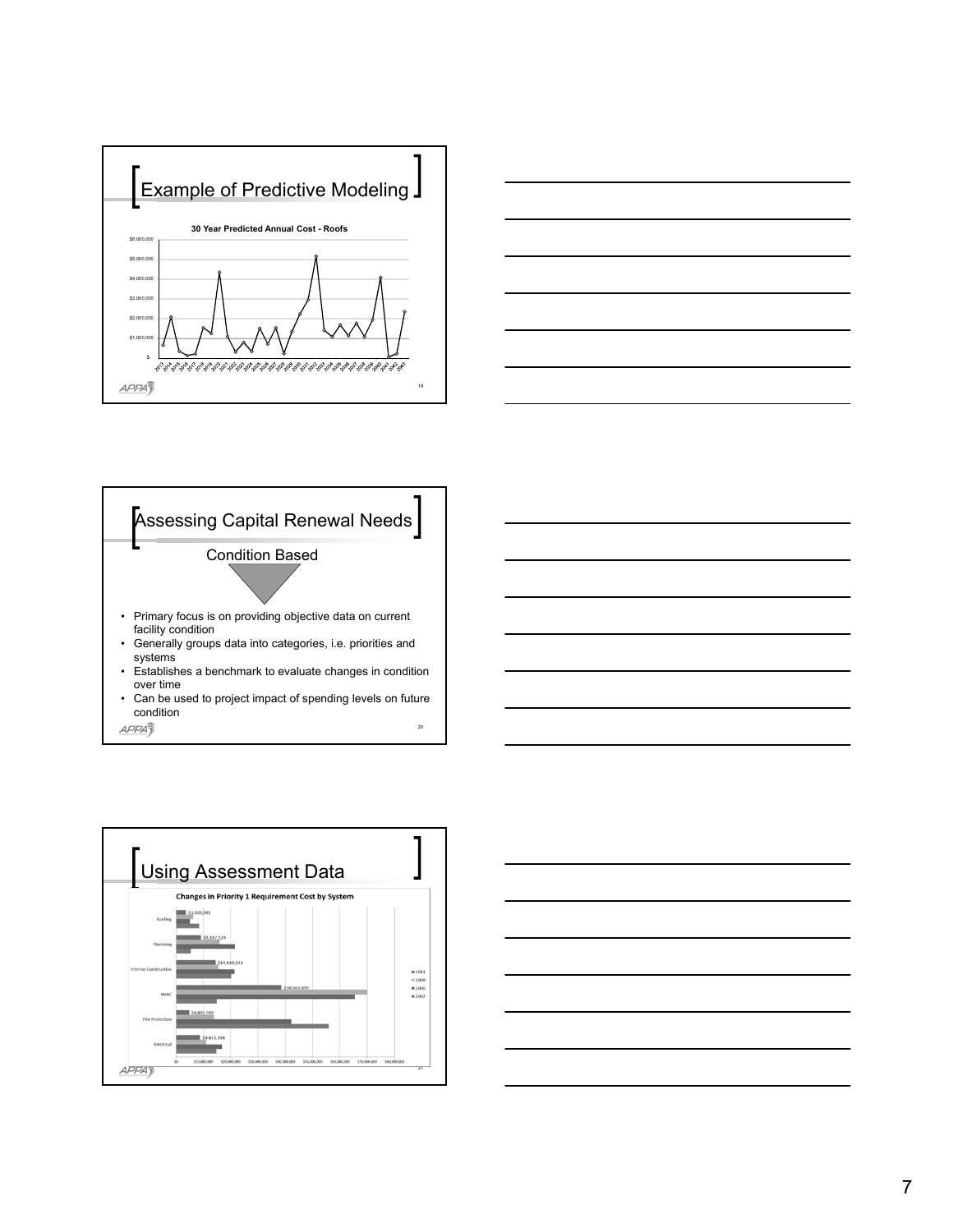| Comparison of costs to maintain current UT<br>Austin facility condition<br>Approach<br>Outcome<br>\$M/year<br>Percentage of Value at 2.5%<br>\$55M<br>\$50M<br><b>Predictive/Life Cycle</b> | Triangulation                               |       |
|---------------------------------------------------------------------------------------------------------------------------------------------------------------------------------------------|---------------------------------------------|-------|
|                                                                                                                                                                                             |                                             |       |
|                                                                                                                                                                                             |                                             |       |
|                                                                                                                                                                                             |                                             |       |
|                                                                                                                                                                                             |                                             |       |
|                                                                                                                                                                                             | Condition Assessment Requirements @ 20 yrs. | \$42M |



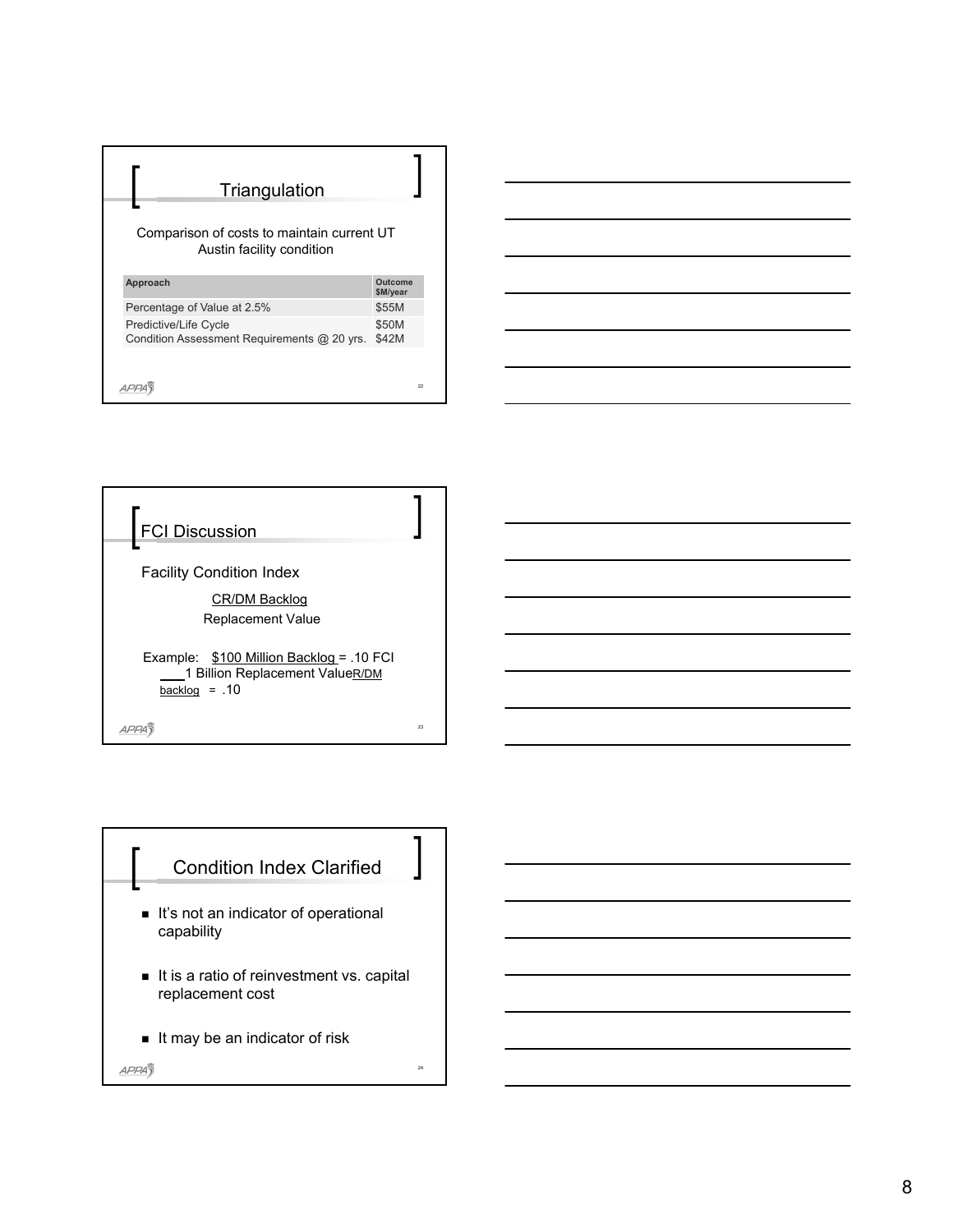



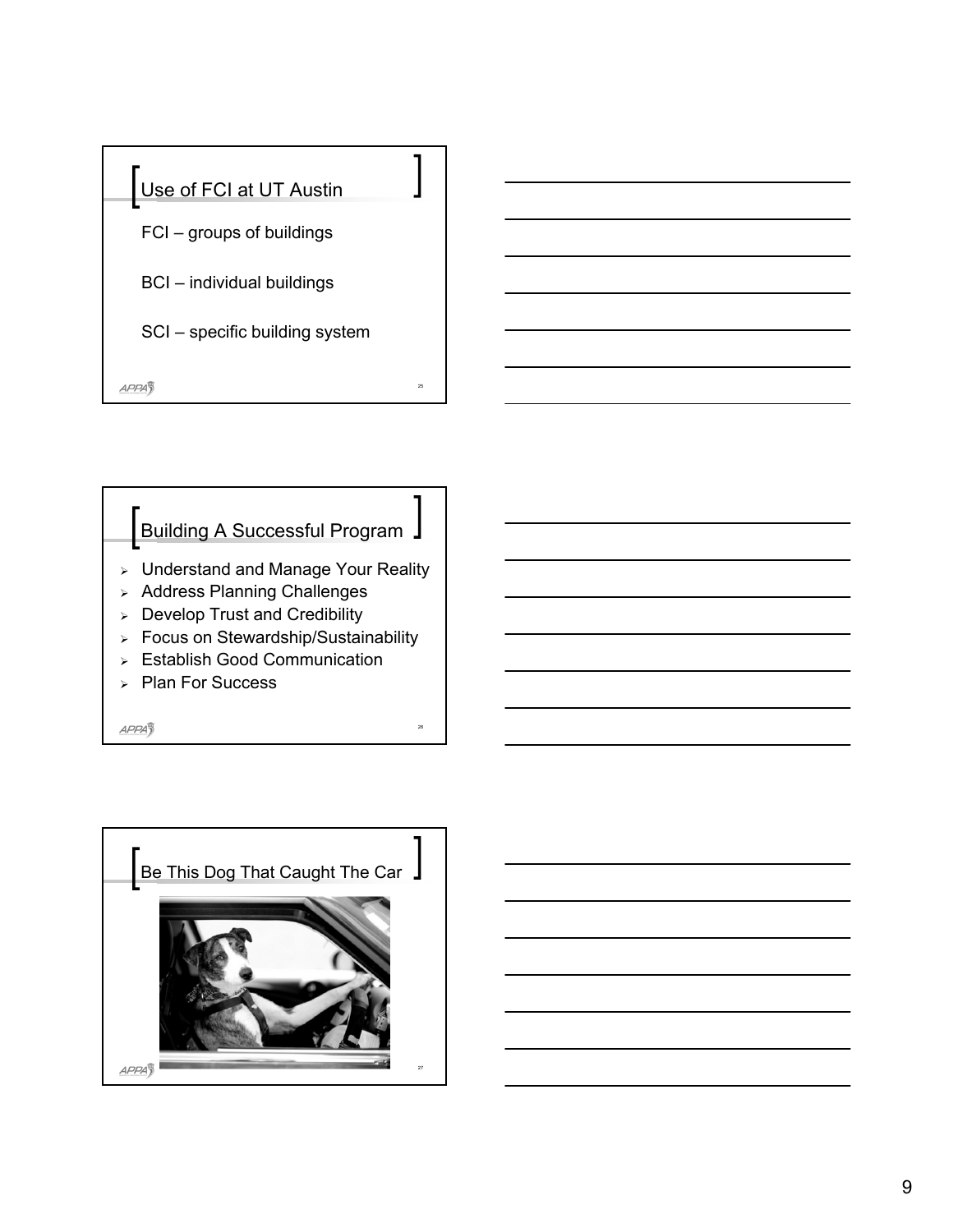





10